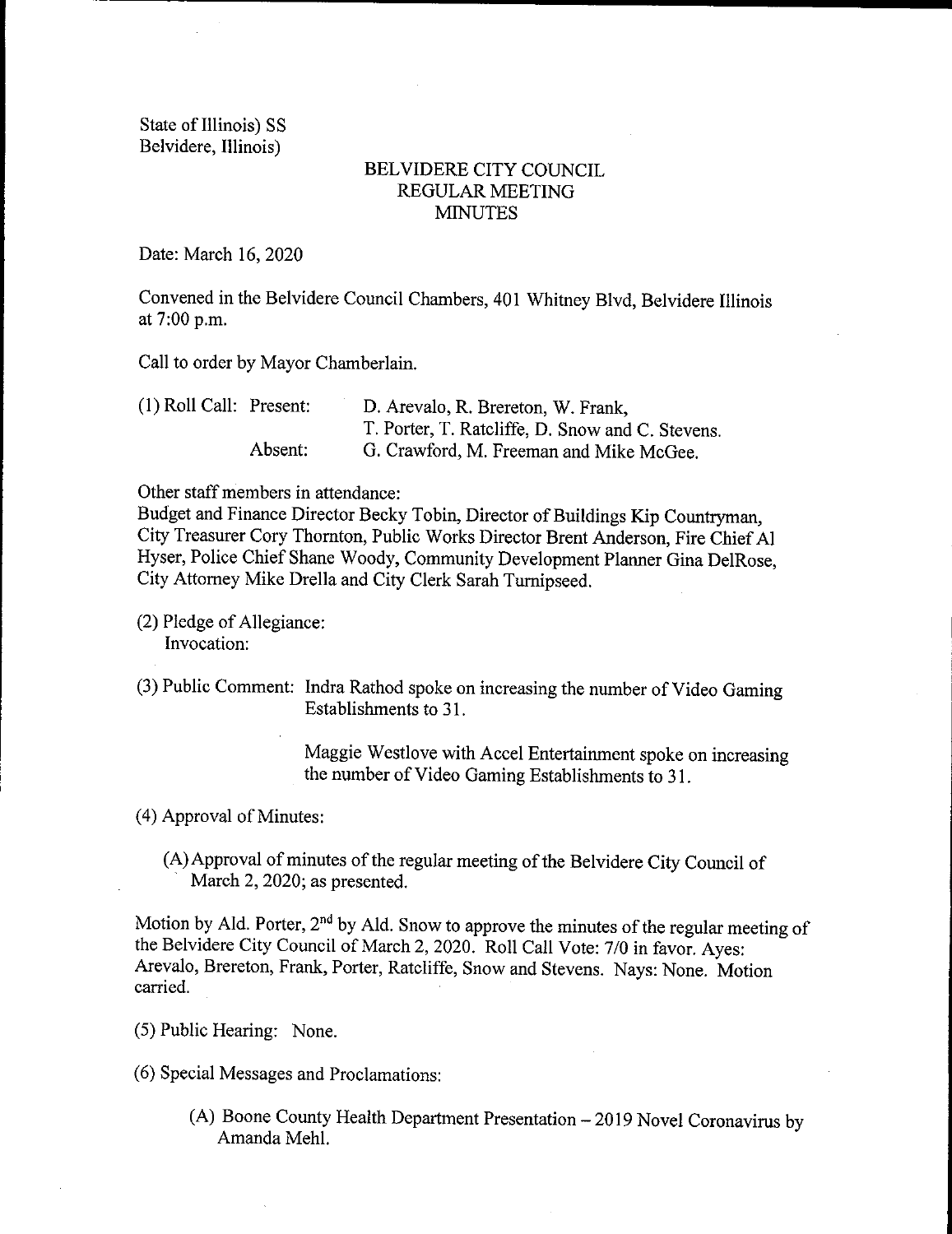B) Report of Growth Dimensions by Executive Director Pam Lopez-Fettes.

7) Approval of Expenditures: General & Special Fund Expenditures: \$ 1, 263, 419. <sup>18</sup> Water & Sewer Fund Expenditures: \$760,240.45

Motion by Ald. Snow,  $2^{nd}$  by Ald. Ratcliffe to approve the General & Special Fund Expenditures in the amount of \$1,263,419.18. Roll Call Vote: 7/0 in favor. Ayes: Brereton, Frank, Porter, Ratcliffe, Snow, Stevens and Arevalo. Nays: None. Motion carried.

Motion by Ald. Arevalo  $2^{nd}$  by Ald. Ratcliffe to approve the Water & Sewer Fund Expenditures in the amount of \$760, 240. 45. Roll Call Vote: 7/0 in favor. Ayes: Frank, Porter, Ratcliffe, Snow Stevens, Arevalo and Brereton. Nays: None. Motion carried.

8) Committee Reports and Minutes of City Officers:

- A) Monthly Report of Belvidere Police Department Overtime for February 2020.
- B) Monthly Report of Belvidere Fire Department Overtime for February 2020.
- C) Monthly Report of Community Development Department/ Planning Department for February 2020.
- D) Monthly Report of Building Department Revenues, Residential Building Permits and Case Reports for January and February 2020.
- E) Monthly General Fund Report for February 2020.
- F) Monthly Water/Sewer Fund Report February 2020.
- G) Monthly Treasurer Report for February 2020.

Let the record show these reports were placed on file.

H) Minutes of Committee of the Whole— Building, Planning and Zoning and Public Works of March 9, 2020.

Motion by Ald. Snow, 2nd by Ald. Porter to approve the minutes of Committee of the Whole— Building, Planning and Zoning and Public Works of March 9, 2020. Roll Call Vote: 7/0 in favor. Ayes: Porter, Ratcliffe, Snow, Stevens, Arevalo, Brereton and Frank. Nays: None. Motion carried.

9) Unfinished Business:

A) Motion to approve city attorney drafting an ordinance for gas use tax and an agreement with Nicor to collect tax.

Motion by Ald. Porter, 2<sup>nd</sup> by Ald. Frank to remove from the table the Motion to Approve the city attorney drafting an ordinance for gas use tax and an agreement with Nicor to collect tax. Roll Call Vote: 7/0 in favor. Ayes: Ratcliffe, Snow, Stevens, Arevalo, Brereton, Frank and Porter. Nays: None. Motion carried.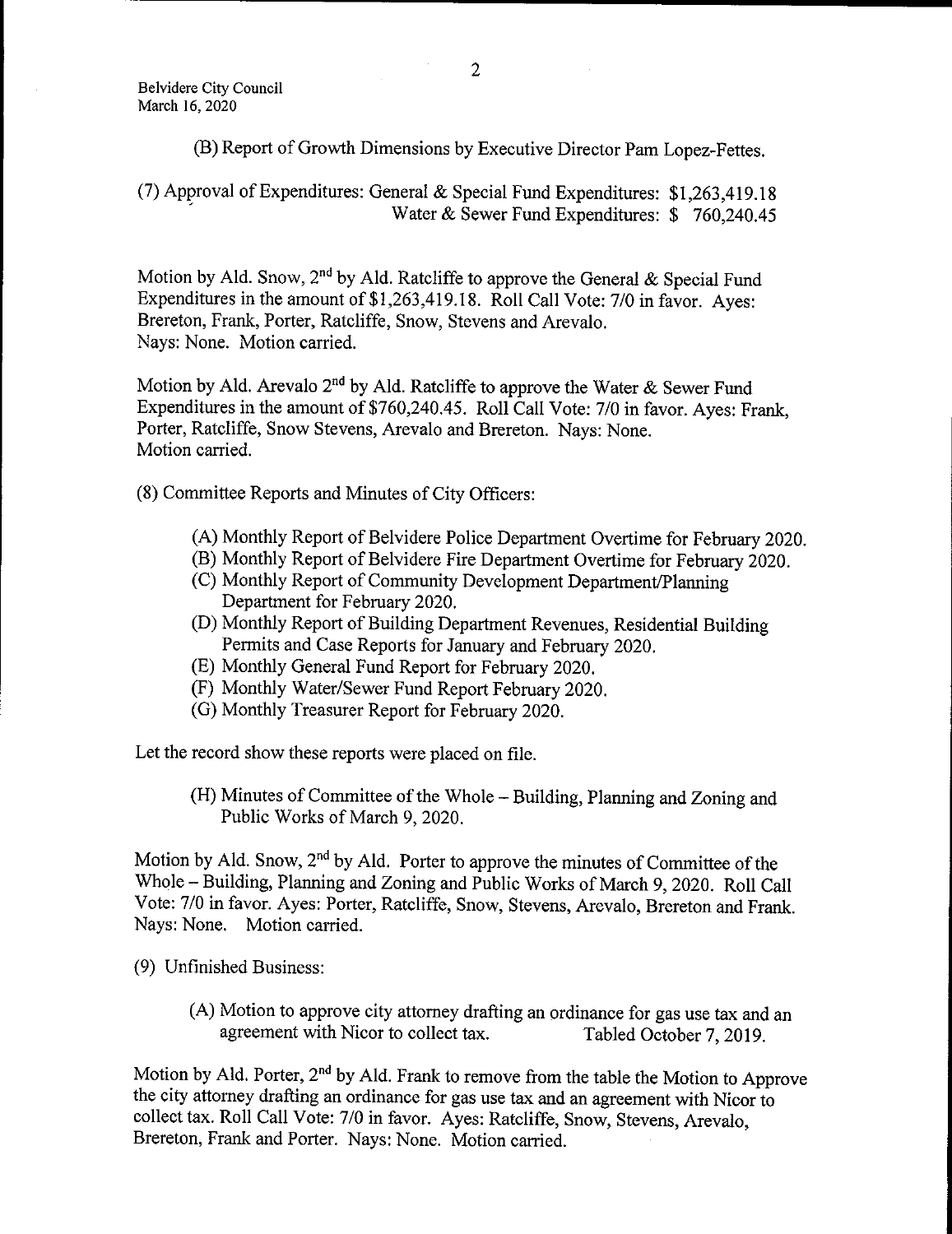Motion to Approve the city attorney drafting an ordinance for gas use tax and an agreement with Nicor to collect tax. Roll Call Vote: 6/0 in favor. Ayes: Snow, Stevens, Arevalo, Frank, Porter and Ratcliffe. Nays: Brereton. Motion carried.

(B) Ord.  $\#485H - 2^{nd}$  Reading: An Ordinance Amending Section 98-12 of the City of Belvidere Municipal Code. ( Sidewalk Cafe)

Motion by Ald. Ratcliffe,  $2<sup>nd</sup>$  by Ald. Arevalo to pass Ord. #485H.

Motion by Ald. Snow,  $2<sup>nd</sup>$  by Ald. Porter to Amend Ord. #485H to incorporate changing the hours of operation to allow Sidewalk Cafés to be open 1 hour later and adding additional language restricting consumption of alcohol only to establishments that derive at least 50% of their gross profit from the sale of food. Roll Call Vote: 7/0 in favor. Ayes: Stevens, Arevalo, Brereton, Frank, Porter, Ratcliffe and Snow. Nays: None. Motion to amend carried.

Further discussion took place on Ordinance #485H as amended. Roll Call Vote on the Motion to Pass Ordinance # 485H as amended: 7/0 in favor: Ayes: Arevalo, Brereton, Frank, Porter, Ratcliffe, Snow and Stevens. Nays: None. Motion carried.

10) New Business:

- $(A)$  Ord. #486H 1<sup>st</sup> Reading: An Ordinance Budgeting for all corporate purposes for the City of Belvidere, Boone County, Illinois for the fiscal year beginning May 1, 2020 and ending April 30, 2021.
- $(B)$  Ord. #487H 1<sup>st</sup> Reading: An Ordinance Amending Section 110-92, Yield Intersections, of the City of Belvidere Municipal Code to add Garfield Ave. at West 3<sup>rd</sup> Street as Two Way Yield.
- $(C)$  Ord. #488H 1<sup>st</sup> Reading: An Ordinance Amending Chapter 106, of the City of Belvidere Municipal Code to Add a New Article X, Municipal Gas Use Tax and Authorizing A Collection Agreement with Nicor Gas Company.

Let the record show Ord. #486H, #487H and #488H placed on file for first reading.

 $(D)$  Res.#2108-2020 – A Resolution Authorizing the Execution of An Agreement between the City of Belvidere and Azavar Audit Solutions, Inc.

Motion by Snow, 2<sup>nd</sup> by Ald. Ratcliffe to adopt Res. #2108-2020. Roll Call Vote: 6/0 in favor. Ayes: Frank, Porter, Ratcliffe, Snow, Stevens and Arevalo. Nays: Brereton. Motion carried.

 $(E)$  Res. #2109-2020 – A Resolution Authorizing the Execution of An Agreement Between the City of Belvidere and Tyler Technologies for Implementation of <sup>a</sup> Cloud Based Financial Software.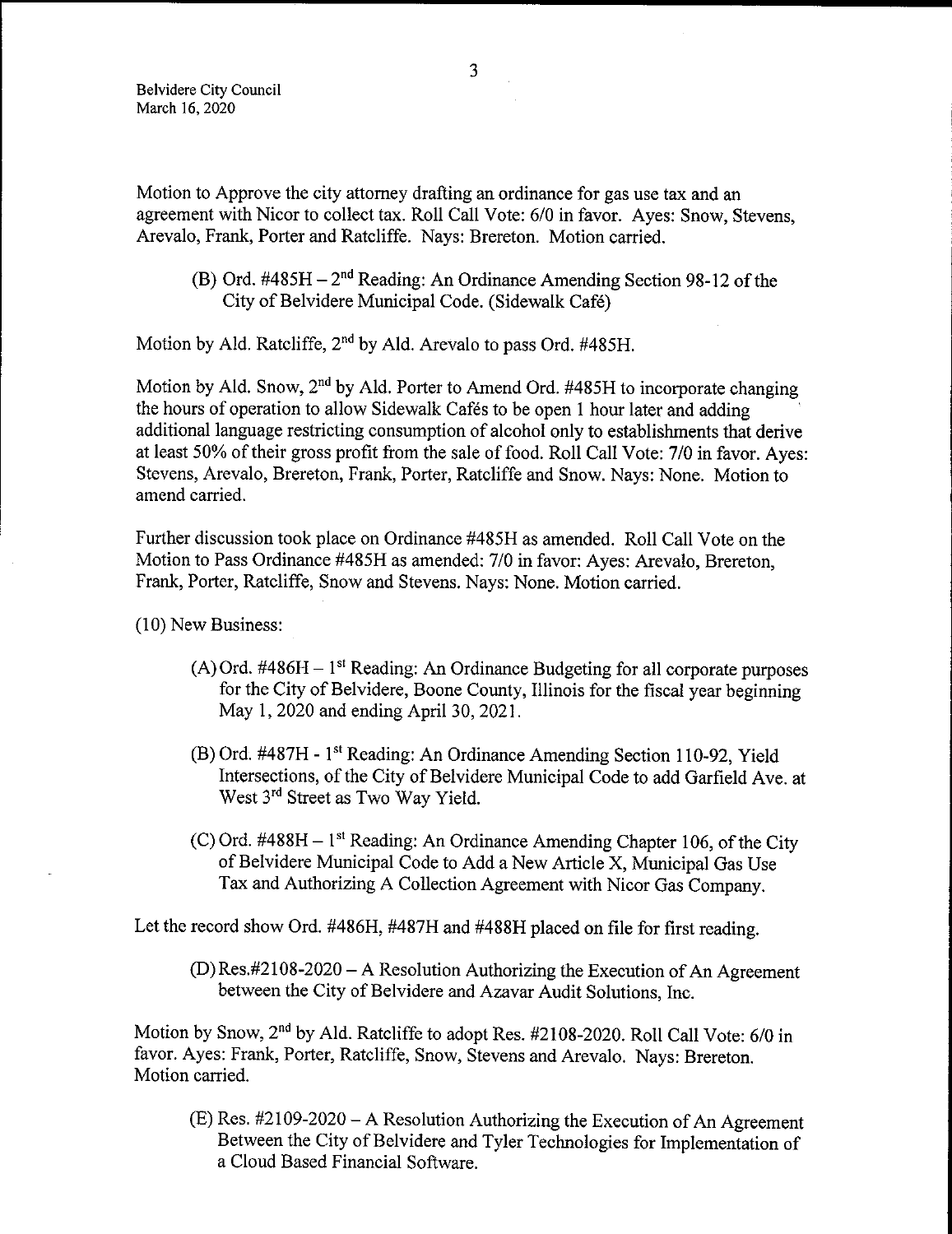Belvidere City Council March 16, 2020

Motion by Ald. Arevalo, 2<sup>nd</sup> by Ald. Ratcliffe to adopt Res. #2109-2020. Roll Call Vote: 7/0 in favor. Ayes: Frank, Porter, Ratcliffe, Snow, Stevens, Arevalo and Brereton. Nays: None. Motion carried.

Motions forwarded from Committee of the Whole— Building, Planning and Zoning and Public Works of March 9, 2020.

- $(A)$  Motion to approve the proposal from TRC, in the amount of \$40,100.00 for the 2020 Landfill #2 Annual Services. This work is included in the proposed Landfill budget, account number 01-5-335-7900. Roll Call Vote: 7/0 in favor. Ayes: Porter, Ratcliffe, Snow, Stevens, Arevalo, Brereton and Frank. Nays: None. Motion carried.
- B) Motion to enter into an agreement with Lakeland Biologists for the 2020 Farmington Ponds Maintenance Program at an estimated cost of 15, 402.00. This work will be paid for from the Farmington Ponds Special Service Areas. Roll Call Vote: 7/0 in favor: Ayes: Ratcliffe, Snow, Stevens, Arevalo, Brereton, Frank and Porter. Nays: None. Motion carried.
- C) Motion to approve the low bid from Globe Construction, in the amount of \$46,415.00, for the City's annual sidewalk program. The unit prices are \$8.37/sf for removal and replacement of 4" sidewalk and \$7.50/sf for removal and replacement of 6" sidewalk. This work will be paid for from Line Item  $\#01 - 5 - 310 - 6003$ . Roll Call Vote: 7/0 in favor: Ayes: Snow, Stevens, Arevalo, Brereton, Frank, Porter and Ratcliffe. Nays: None. Motion carried.
- D) Motion to approve the low bid from Langton Group, in the amount of 285. 00 per mowing, for the mowing of Water Department Sites. This work will be paid from Water Department Line Item # 61-5-810-6040. Roll Call Vote: 7/0 in favor: Ayes: Stevens, Arevalo, Brereton, Frank, Porter, Ratcliffe and Snow. Nays: None. Motion carried.

Motion to approve the low bid from Lawn Maintenance Services, in the amount \$ 520. 00 per mowing, for the mowing of the Public Works Sites. This work will be paid from Street Department Line Item #01-5-310-6002. Roll Call Vote: 7/0 in favor: Ayes: Arevalo, Brereton, Frank, Porter, Ratcliffe, Snow and Stevens. Nays: None. Motion carried.

Motion by to approve the low bid from LawnCare by Walter, in the amount of \$225.00 per mowing, for the Farmington Ponds. This work will be paid from the Farmington Pond Maintenance Fund. Roll Call Vote: 7/0 in favor: Ayes: Brereton, Frank, Porter, Ratcliffe, Snow, Stevens and Arevalo. Nays: None. Motion carried.